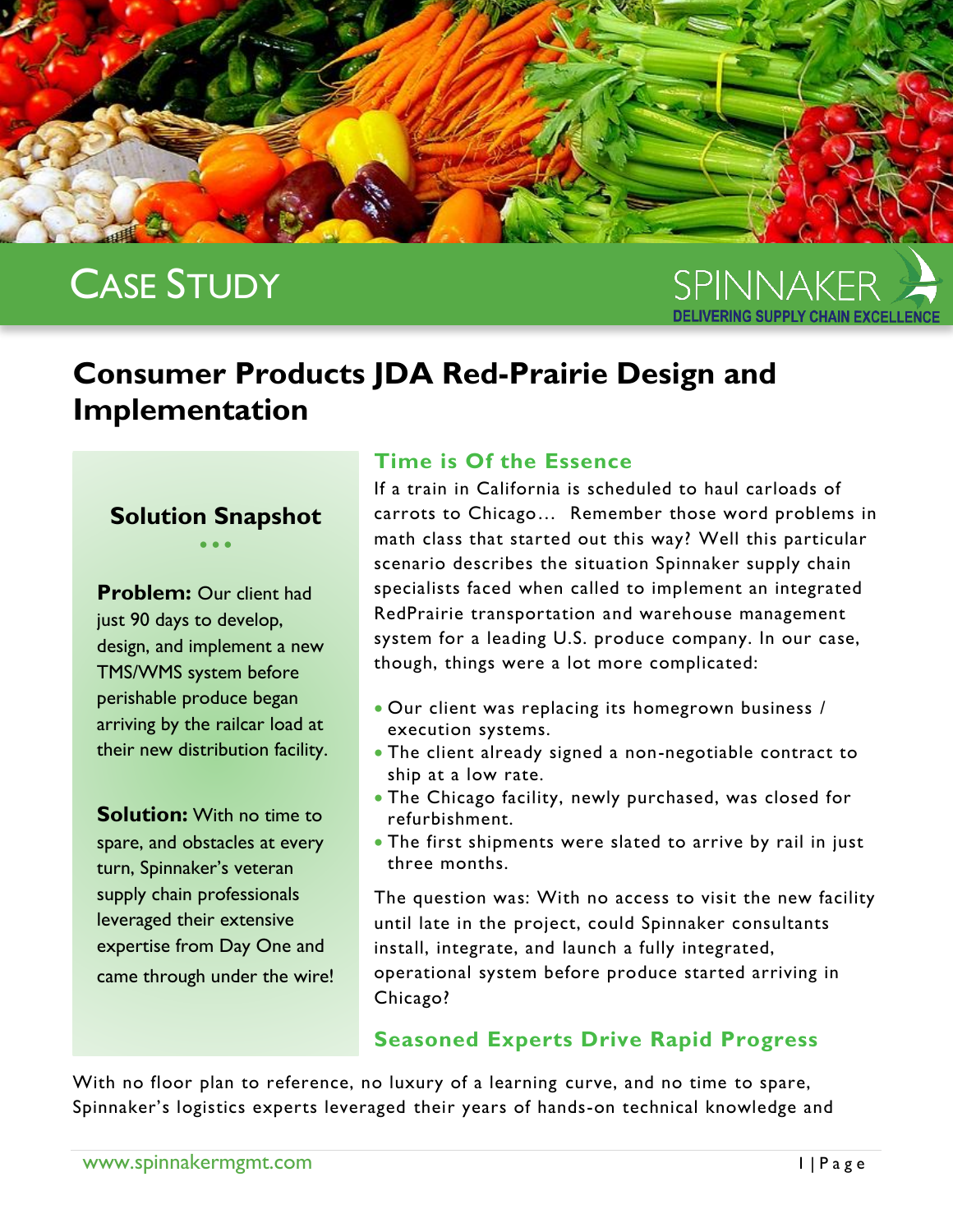best-practice expertise to begin defining project requirements, identifying key resources, and setting time lines for core tasks.

Right out of the gate, our consultants began driving process and efficiency improvements. During the initial discovery phase of the project, we determined that our client relied heavily on FOB (Free on Board) shipments, which means that warehouse and transportation staff relied on their customers to communicate arrival times of their trucks in California.

The expectation was to continue this process in Chicago, with customers coming to the new facility to pick up their merchandise. Our team had a different idea, though, and proposed establishing a carrier base in Chicago, to improve efficiency and create additional revenue streams. A no-brainer.

Another issue Spinnaker uncovered was that managers, anticipating using existing servers in California, hadn't purchased any hardware for the Chicago facility. Our consultants explained why that decision wasn't viable, and helped expedite the purchase of new hardware to resolve the oversight.

And because we discovered early on that few people throughout the company had in-depth knowledge of the existing legacy systems, but that none of them had been assigned to help with migration to the new systems, we had these resources quickly reassigned to work with us without delay.

## **Clearing Every Hurdle**

Even though our consultants couldn't visit the new facility and had no idea of its layout, they still had to move forward mapping an optimal floor plan and operational flow for the site. They could work from blueprints, but none were available on-site, and they couldn't wait — even one day — for a set to be shipped. Instead, they created a mock-up based on guidance from our client's project team, then used the dummy layout to draft trial workflows and define put away and staging lanes, which they validated once the blueprints arrived, making progress despite the absence of essential resources.

In terms of configuration and integration issues, our team had to address a host of other challenges, mostly around restrictive customer requirements:

- Reverse logistics
- No put away to pick lines
- Ability to pick expired product
- The need for EDI communications
- **•** FEFO issues (first to expire-first out)
- No commingling of FEFO Dates
- No commingling of expiration dates in a location
- Ability to receive products "blindly," without advance shipment notices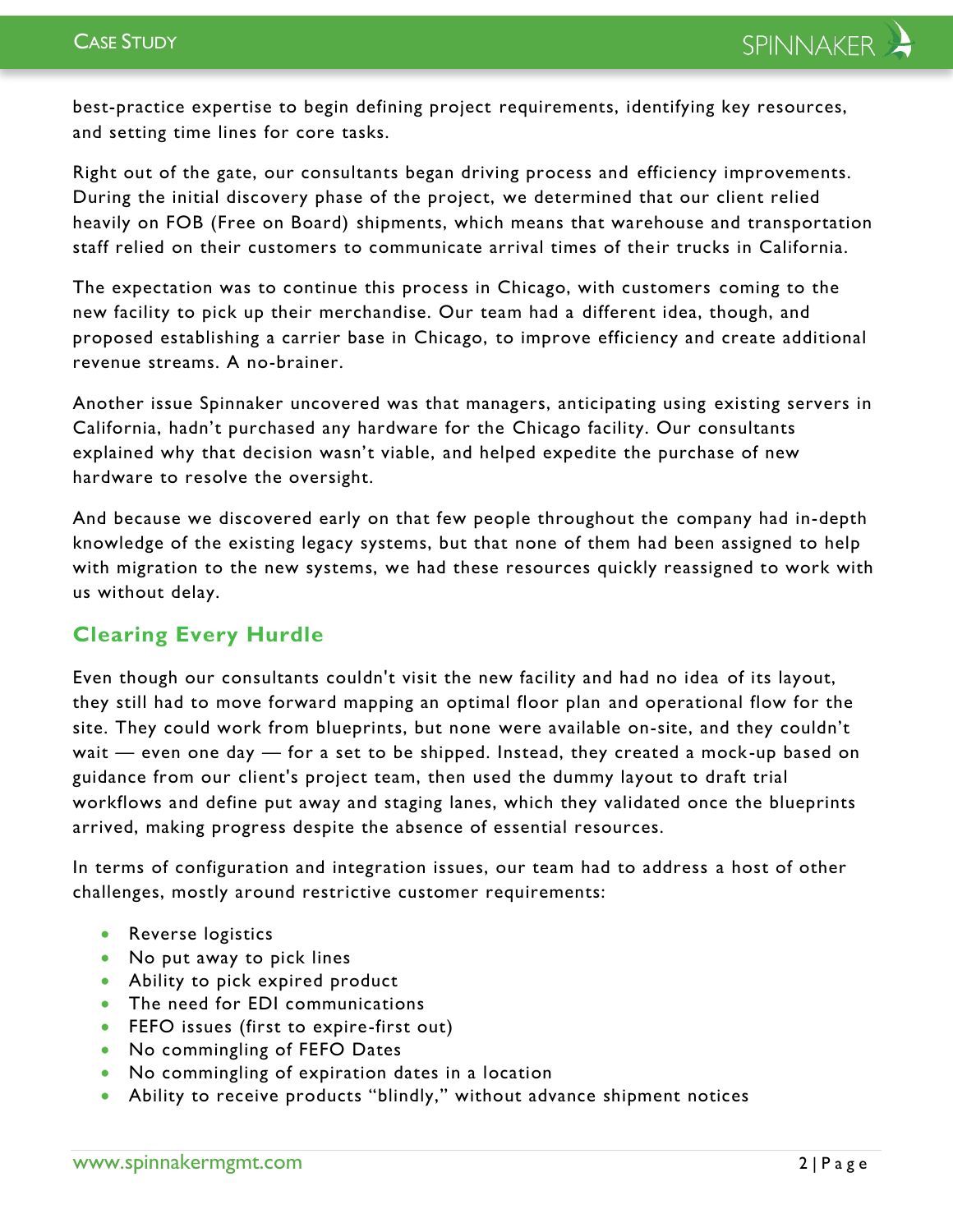These requirements were mandated because our client's customers often make last-minute order changes and have variable shelf-life requirements. Our consultants were able to address most of these issues through configuration and integration of the WMS and TMS software packages. In some cases, though, they had to customize the software — for example, in cases where they needed the systems to ignore normal shelf-life requirements.

#### **Next Stop, Chicago!**

Two months into the project, we completed the majority of configuration work for both the TMS and WMS packages. By the eleventh week, our team had produced most of the testing, training, and configuration documents, and trained end users on both packages, **leaving master content to train subsequent new hires** , including personnel to fill four new positions.

One day before go-live, we finished regression testing of the entire system, then purged all test data. The next morning **our client's team successfully received the first railcars at the new facility**, then put away, picked, and shipped their first customer orders — **on time and under budget!**

#### **Deadline Met – Expectations Exceeded**

When we asked our client's project manager what he thought about our consultants' efforts he said, **"You fulfilled our every expectation. We couldn't be happier."** He even invited our team to stay on for two more weeks, to provide additional support while end users continued getting acquainted with their new facility. Since the conclusion of this engagement, our efforts have led to a reduction in picking/shipping errors, improved inventory count accuracy, improved labor management reporting, better ability to prioritize activities for preferred clients, **and more!**